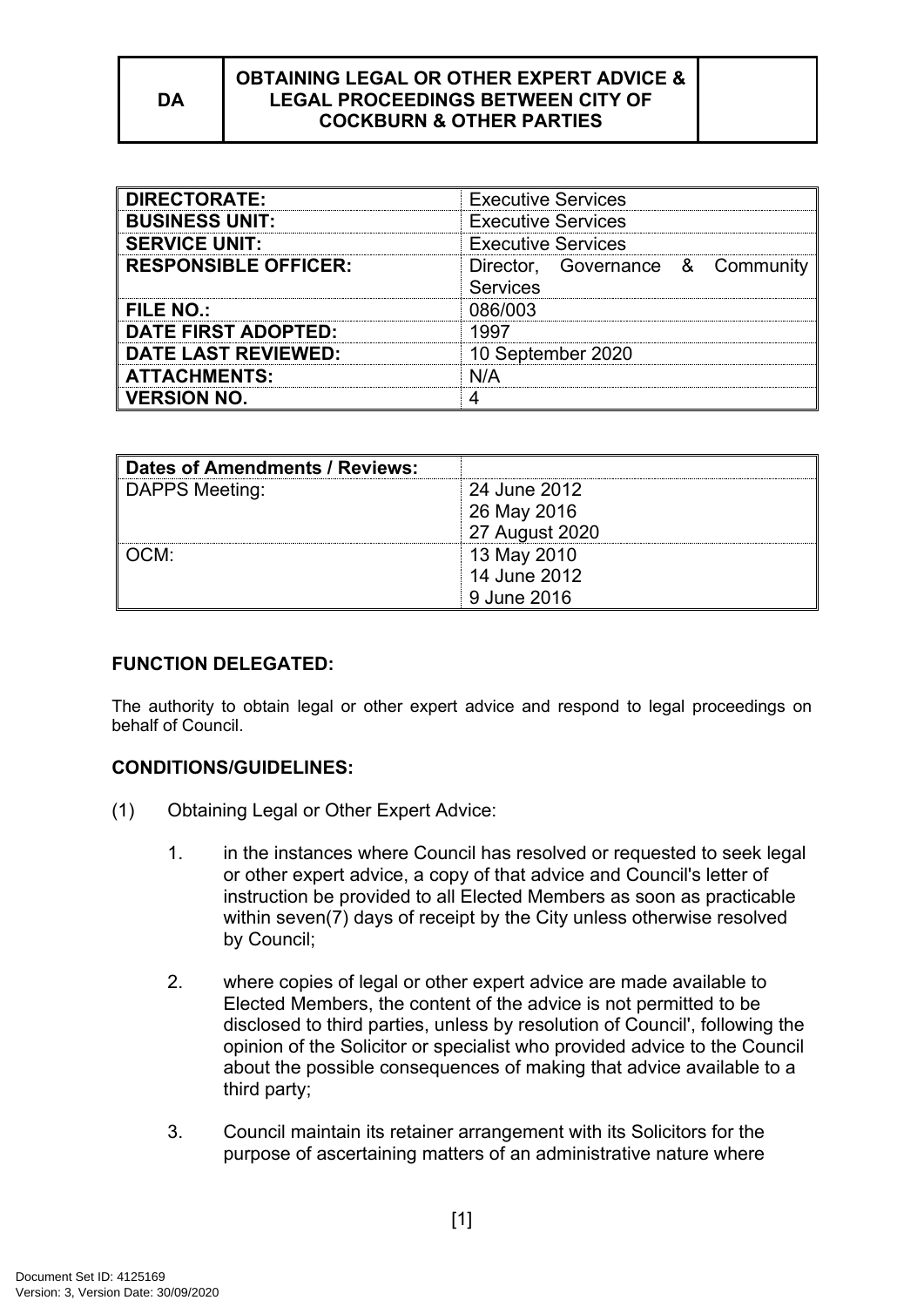procedural verbal advice is obtained and that such advice sought be recorded as a file note on the appropriate file;

- 4. that where a legal or other expert opinion is sought in relation to an item placed before Council, a note that the item is subject to legal or other expert advice (as appropriate) be included in the relevant Agenda or Minutes.
- 5. before the Council considers an item on an agenda that includes or is based on expert advice (eg legal, environmental, financial) the Council shall have been provided with a copy of that advice (or summary if appropriate) prior to the meeting with adequate time to read and understand the advice before making its decision.
- 6. Legal advice sought by Council can only be obtained utilising the services of practitioners who form part of the Panel of Preferred Suppliers, as adopted by Council from time to time, unless, in the CEO's opinion, it is advantageous to utilise the services of a different provider who has specific expertise in a particular case.
- (2) Responding to Legal Proceedings
	- 1. the Elected Members must be advised that a legal proceeding has been commenced against the City as soon as practicable after the City has been given notice of the proceeding.
	- 2. a record of the proceedings taken pursuant to this Policy shall be presented to the Audit and Strategic Finance Committee at least annually, or as often as considered appropriate by the CEO, or as requested by the Audit and Strategic Finance Committee.
- (3) All transactions utilising this delegation are to be recorded in the City's record keeping system (ECM) by the delegated officer, or by another officer directed by the delegated officer.

# **AUTONOMY OF DISCRETION:**

As provided in Conditions above.

# **LEGISLATIVE REQUIREMENTS/COUNCIL POLICY:**

Council Policy 'Obtaining Legal or Other Expert Advice & Legal Proceedings Between City of Cockburn & Other Parties' refers.